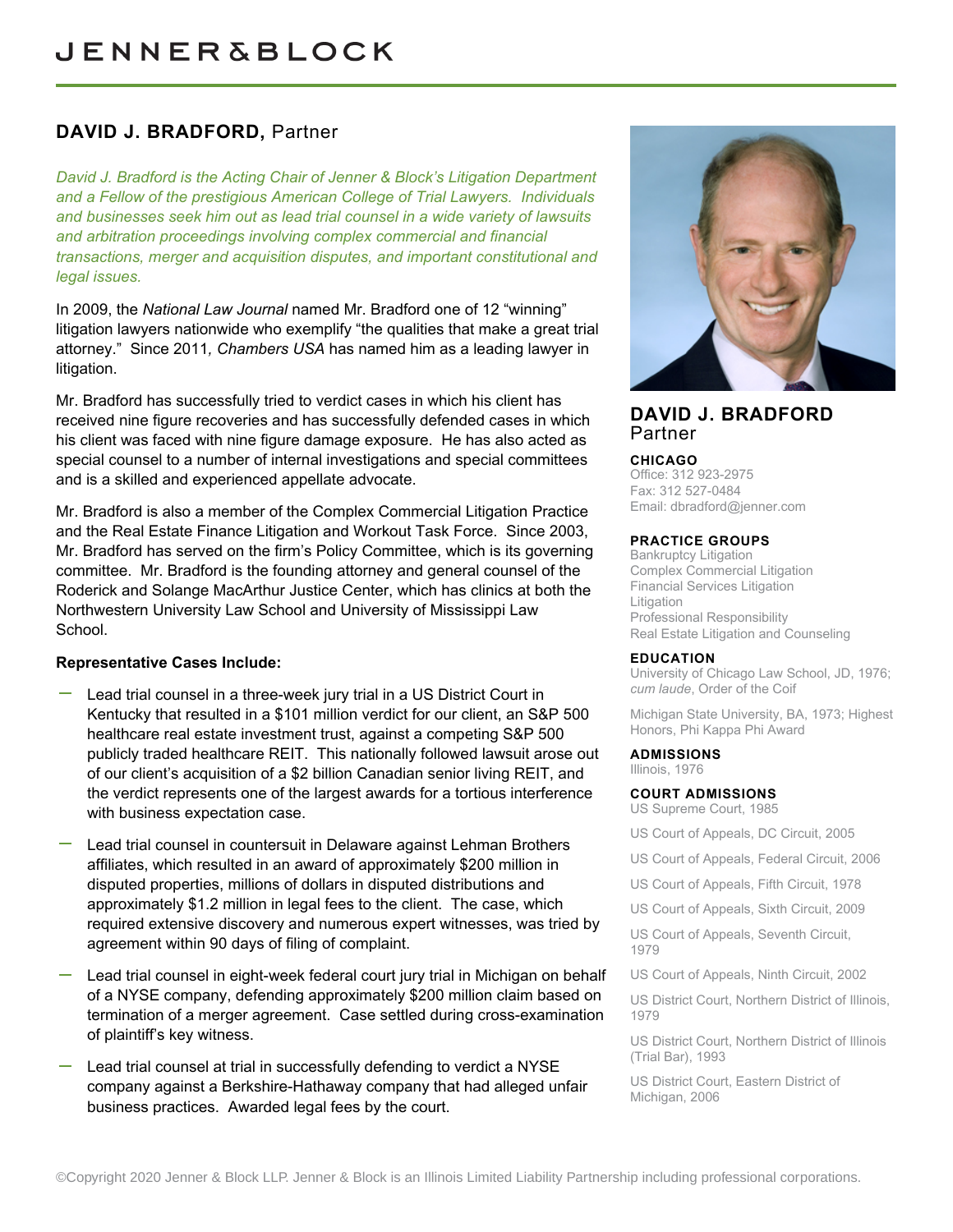- Lead trial counsel on behalf of NYSE REIT in successful federal constitutional challenge under the Federal Takings Clause to a municipal ordinance which imposed over a \$100 million burden on property in California. Awarded \$3.1 million in legal fees and costs.
- Lead trial counsel for a public company in pursuing \$30 million of director and officer insurance coverage; established liability through summary judgment.
- Trial counsel for Equity Committee in challenging various plans of reorganization, in federal bankruptcy court hearings on valuation of business over a nine month period, which culminated in approximately \$40 million distribution to equity holders.
- Lead trial counsel on behalf of a businessperson in a federal court jury trial in Minnesota for breach of oral agreement to purchase business. Case settled following cross-examination of opponent's key witnesses.
- Lead counsel for banking and diversified financial services company, defending against federal securities fraud class action brought on behalf of clients who had purchased auction rate securities. Motion to dismiss granted with prejudice, and action dismissed in its entirety.
- Lead trial counsel for outside directors and officers in federal securities fraud class action suits in Delaware and Chicago; secured their dismissal.
- Lead trial counsel for OTC company charged with RICO and securities fraud class action claims in federal court in Texas and Wyoming.
- Lead counsel for NYSE company in pursuing RICO and related claims against former insurance representatives engaged in alleged kickback schemes.
- Successfully represented directors and officers of public company in defending claims in Delaware related to reorganization of company.
- Lead counsel for NYSE company in suing former auditors for failure to detect alleged embezzlement of corporate funds and in pursuing insurance coverage for directors and officers.
- Lead trial counsel for NYSE company in New York state court action related to rent valuation dispute involving hundreds of millions of dollars of value.
- Lead counsel for famous "shock jock" in defending multiple defamation suits brought by a former Chicago Bear player and by wife of famous radio personality.
- Lead counsel for best-selling author in securing preliminary injunction in federal court in New York against New York Consumer Protection Board's sending letters to broadcasters discouraging them from accepting advertising for Mr. Trudeau's books.
- Lead trial counsel for first death row prisoner in Illinois to file federal habeas corpus petition; obtained a new sentencing hearing and successfully represented the defendant at a new jury trial.

US District Court, Northern District of Indiana, 2000

Illinois Supreme Court, 1976

#### **JUDICIAL CLERKSHIPS**

Hon. Alvin B. Rubin, US Court of Appeals, Fifth Circuit, 1978 - 1979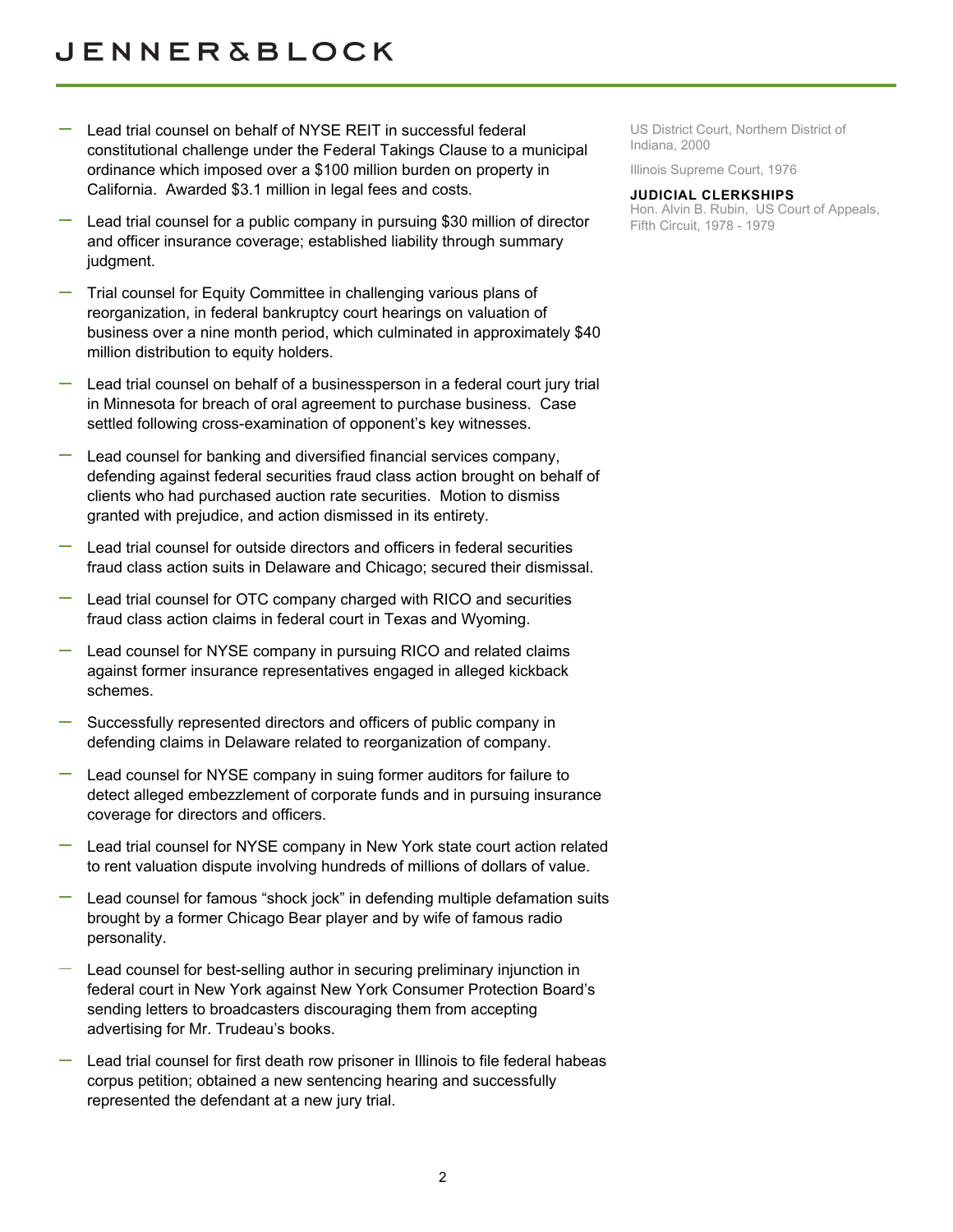- Lead counsel for distinguished former federal judges in filing amicus brief before the United States Supreme Court, asserting the importance of the rule of law, in the landmark decision establishing federal court jurisdiction over detentions at Guantanamo Bay.
- Lead trial counsel for NYSE company in successful defense of RICO case in federal court in Indiana.
- Lead trial counsel in arbitration on behalf of food developer and won over \$6 million in an arbitration award related to defective production of product.

#### **Selected Published Opinions**

- *Ventas, Inc. v. HCP, Inc.,* Civil Action No. 3:07-238-H, 2009 WL 3855638 (W.D.Ky., Nov. 17, 2009)
- *PAMI-LEMB I, Inc. v. EMB-NHC, L.L.C.,* Civil Action No. 259-N, Court of Chancery of Delaware, New Castle, 857 A.2d 998; 2004 Del. Ch. LEXIS 81, May 6, 2004.
- *MHC Financing, Ltd. v. City of San Rafael,* No. C-00-03785 VRW, 2008 WL 440282 (N.D. Cal., Jan. 29, 2008).
- *Kevin Trudeau v. New York State Consumer Protection Board,* 237 F.R.D. 325 (N.D.N.Y. 2006).
- *Northern Trust Co. v. Morgan Stanley Secs. Servs.,* No. C 3370, No. 05 C 3373, United States District Court for the Northern District of Illinois, Eastern Division, 2006 U.S. Dist. LEXIS 11037, March 15, 2006.
- *Equity Residential v. Kendall Risk Mgmt.,* No. 04 C 3812, U.S. District Court for the Northern District of Illinois, Eastern Division, 2005 U.S. Dist. LEXIS 17021, August 11, 2005.
- *Alstrin v. St. Paul Mercury Ins. Co.,* 179 F. Supp. 2d 376 (2002).

#### **Awards**

- *Chambers USA* Litigation: General Commercial (Illinois) - 2011-2020
- *Lawdragon Magazine* 500 Leading Lawyers in America - 2006, 2010, 2011
- *American Lawyer* "Litigator of the Week" - 2011
- *National Law Journal* "Winning" Trial Attorney Recognition - 2009
- *Illinois Super Lawyer* Business Litigation, 2005**-**2020
- International Bar Association *Leading Commercial Litigators in Illinois*, 2007 Edition
- Leaders League *Litigation & Competition* Directory Nationwide Commercial Litigation - 2018
- Leading Lawyers Network Commercial Litigation, 2004-2019 Real Estate: Finance - 2010, 2014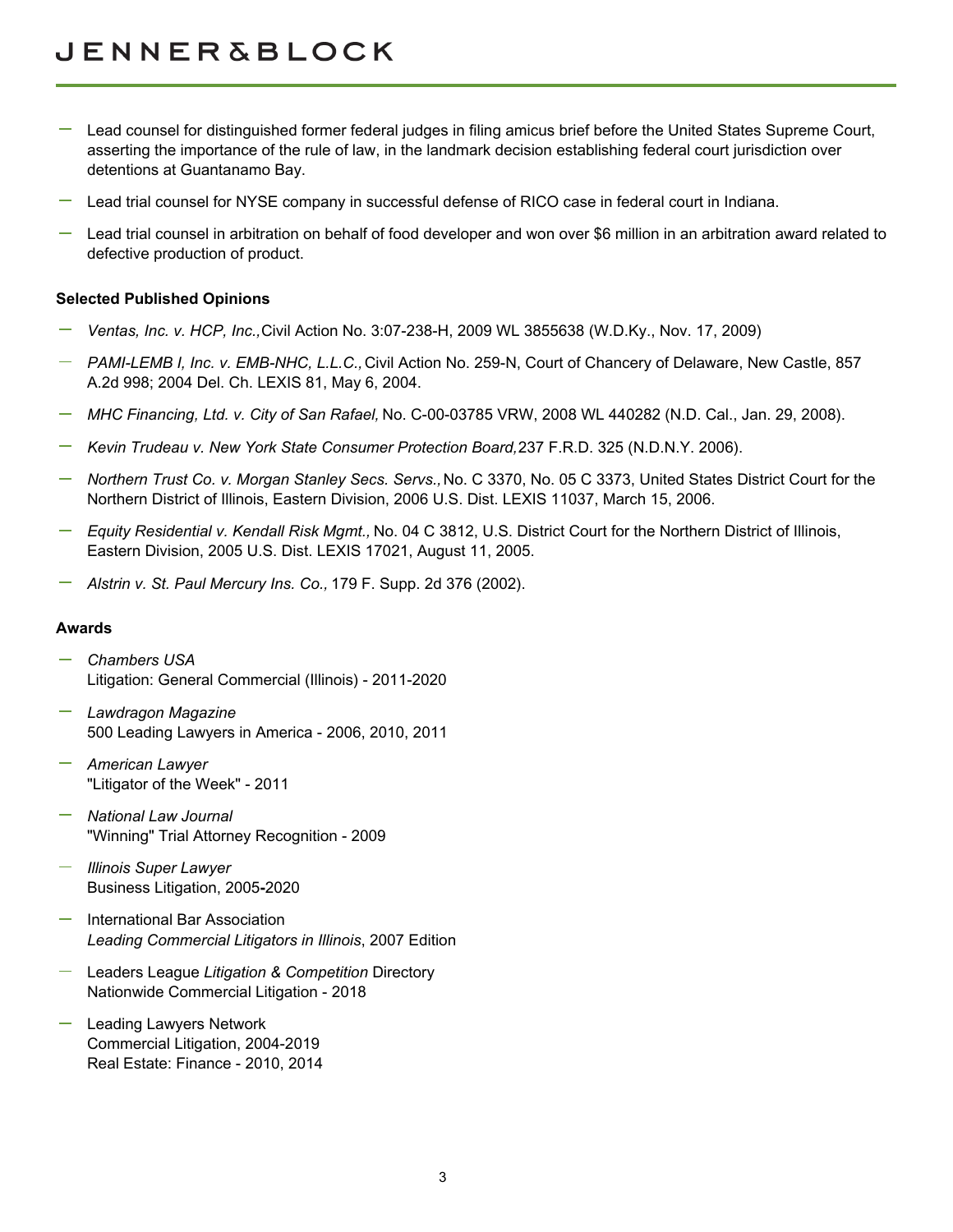# **JENNER&BLOCK**

- National Coalition to Abolish the Death Penalty Outstanding Legal Service Award - 2011
- *Legal 500* Dispute Resolution - General Commercial Disputes - 2020

### **Community**

- Death Penalty Information Center Member, Board of Directors
- J. Roderick MacArthur Foundation General Counsel

### **Educational**

Roderick and Solange MacArthur Justice Center, Northwestern University School of Law Founding Attorney and General Counsel

# **Service To The Bar**

- American Bar Association
- American College of Trial Lawyers, Fellow

### **Publications**

- October 2012 Spotlight Newsletter, October 9, 2012
- Co-Author, "Litigation: Effectively Communicating With Your Client," *InsideCounsel*, March 24, 2011
- Co-Author, "Litigation: Communicating With the Media During Trial," *InsideCounsel*, March 10, 2011
- Co-Author, "Litigation: Talking to the Jury," *InsideCounsel*, February 24, 2011
- Co-Author, "Litigation: Closing Argument- Make It Memorable and Credible," *InsideCounsel*, February 10, 2011
- Co-Author, "Litigation: Cross-Examination- When the Truth Is Told (Part 2)," *InsideCounsel*, January 27, 2011
- Co-Author, "Litigation: Cross-Examination- When the Truth Is Told (Part 1)," *InsideCounsel*, January 13, 2011
- Co-Author, "Litigation: Finding the Smoking Gun Justice in Box 253," *InsideCounsel*, December 16, 2010
- Co-Author, "Litigation: The Art of Storytelling," *InsideCounsel*, December 2, 2010
- Co-Author, "Litigation: Opening Statement Establish Credibility Immediately," *Inside Counsel*, November 18, 2010
- Co-Author, "Jury Deselection Who Will Decide Your Case in an Age of Social Networks," *InsideCounsel*, October 28, 2010
- Co-Author, "Litigation: Why You Want a Diverse Trial Team," *InsideCounsel*, October 14, 2010
- Co-Author, "Litigation: Means for Reducing Litigation Costs That Increase Your Likelihood of Success," *InsideCounsel*, September 30, 2010